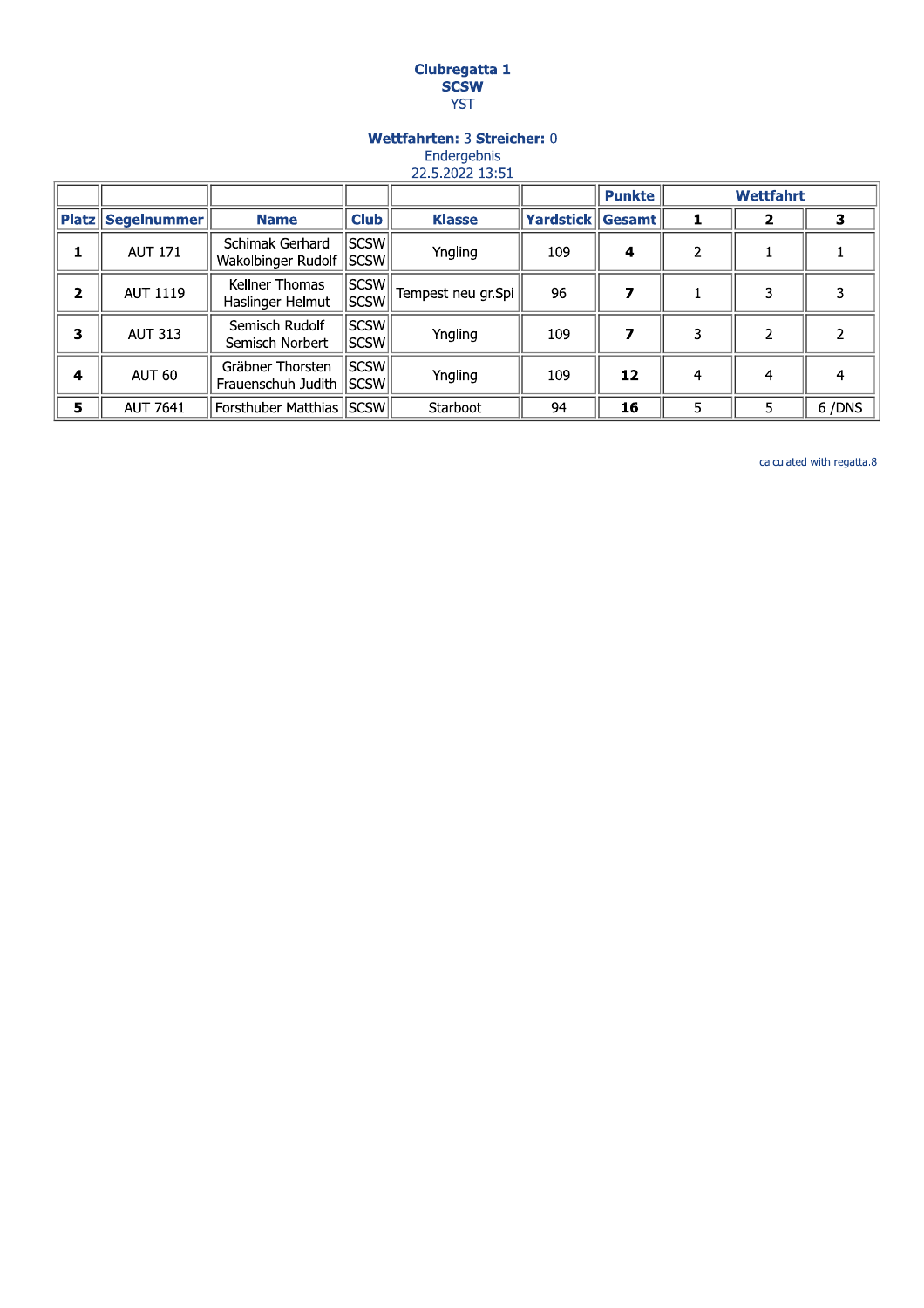## Clubregatta 1 **SCSW YST** Wettfahrt: 1

#### provisional 22.5.2022 8:26

| <b>Platz</b> | <b>Segelnummer</b> | <b>Name</b>                               | <b>Club</b>                | <b>Klasse</b>      | <b>Yardstick</b> | gesegelte Zeit | berechnete Zeit |  |  |
|--------------|--------------------|-------------------------------------------|----------------------------|--------------------|------------------|----------------|-----------------|--|--|
| 1            | AUT 1119           | <b>Kellner Thomas</b><br>Haslinger Helmut | <b>SCSW</b><br><b>SCSW</b> | Tempest neu gr.Spi | 96               | 0:41:24        | 0:43:07         |  |  |
| $\mathbf{2}$ | <b>AUT 171</b>     | Schimak Gerhard<br>Wakolbinger Rudolf     | <b>SCSW</b><br><b>SCSW</b> | Yngling            | 109              | 0:47:21        | 0:43:26         |  |  |
| 3            | <b>AUT 313</b>     | Semisch Rudolf<br>Semisch Norbert         | <b>SCSW</b><br><b>SCSW</b> | Yngling            | 109              | 0:48:43        | 0:44:41         |  |  |
| 4            | AUT 60             | Gräbner Thorsten<br>Frauenschuh Judith    | <b>SCSW</b><br><b>SCSW</b> | Yngling            | 109              | 0:55:16        | 0:50:42         |  |  |
| 5            | <b>AUT 7641</b>    | <b>Forsthuber Matthias</b>                | <b>SCSW</b>                | Starboot           | 94               | 1:01:16        | 1:05:10         |  |  |
|              | count: 5           |                                           |                            |                    |                  |                |                 |  |  |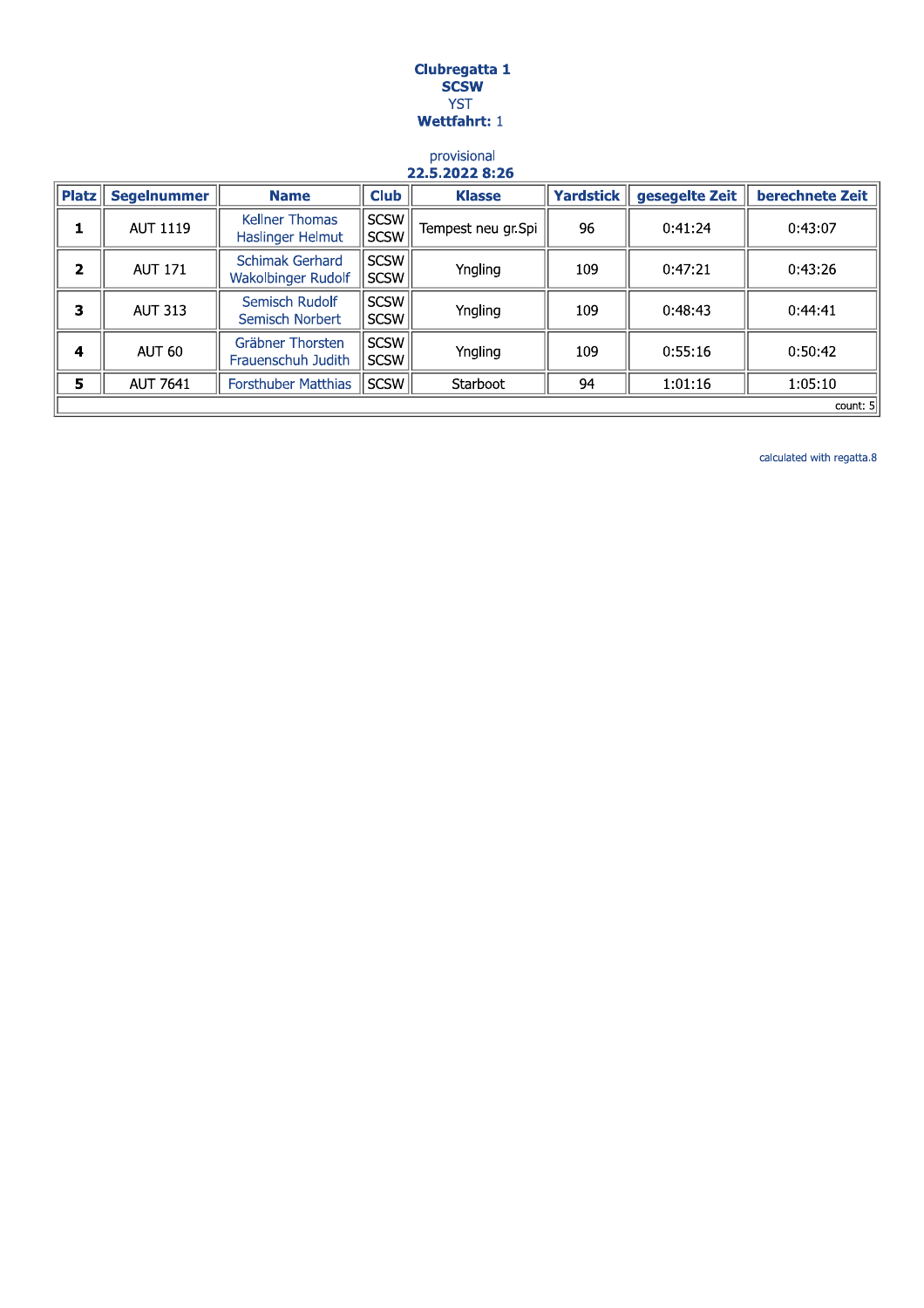## Clubregatta 1 **SCSW YST Wettfahrt: 2**

#### provisional 22.5.2022 8:26

| <b>Platz</b>   | <b>Segelnummer</b> | <b>Name</b>                                  | <b>Club</b>                | <b>Klasse</b>      | <b>Yardstick</b> | gesegelte Zeit | berechnete Zeit |  |
|----------------|--------------------|----------------------------------------------|----------------------------|--------------------|------------------|----------------|-----------------|--|
| 1              | <b>AUT 171</b>     | <b>Schimak Gerhard</b><br>Wakolbinger Rudolf | <b>SCSW</b><br><b>SCSW</b> | Yngling            | 109              | 0:48:10        | 0:44:11         |  |
| $\overline{2}$ | <b>AUT 313</b>     | Semisch Rudolf<br>Semisch Norbert            | <b>SCSW</b><br><b>SCSW</b> | Yngling            | 109              | 0:50:29        | 0:46:18         |  |
| 3              | AUT 1119           | <b>Kellner Thomas</b><br>Haslinger Helmut    | <b>SCSW</b><br><b>SCSW</b> | Tempest neu gr.Spi | 96               | 0:45:10        | 0:47:02         |  |
| 4              | AUT 60             | Gräbner Thorsten<br>Frauenschuh Judith       | <b>SCSW</b><br><b>SCSW</b> | Yngling            | 109              | 0:53:02        | 0:48:39         |  |
| 5              | <b>AUT 7641</b>    | <b>Forsthuber Matthias</b>                   | <b>SCSW</b>                | Starboot           | 94               | 0:57:45        | 1:01:26         |  |
|                | count: 5           |                                              |                            |                    |                  |                |                 |  |